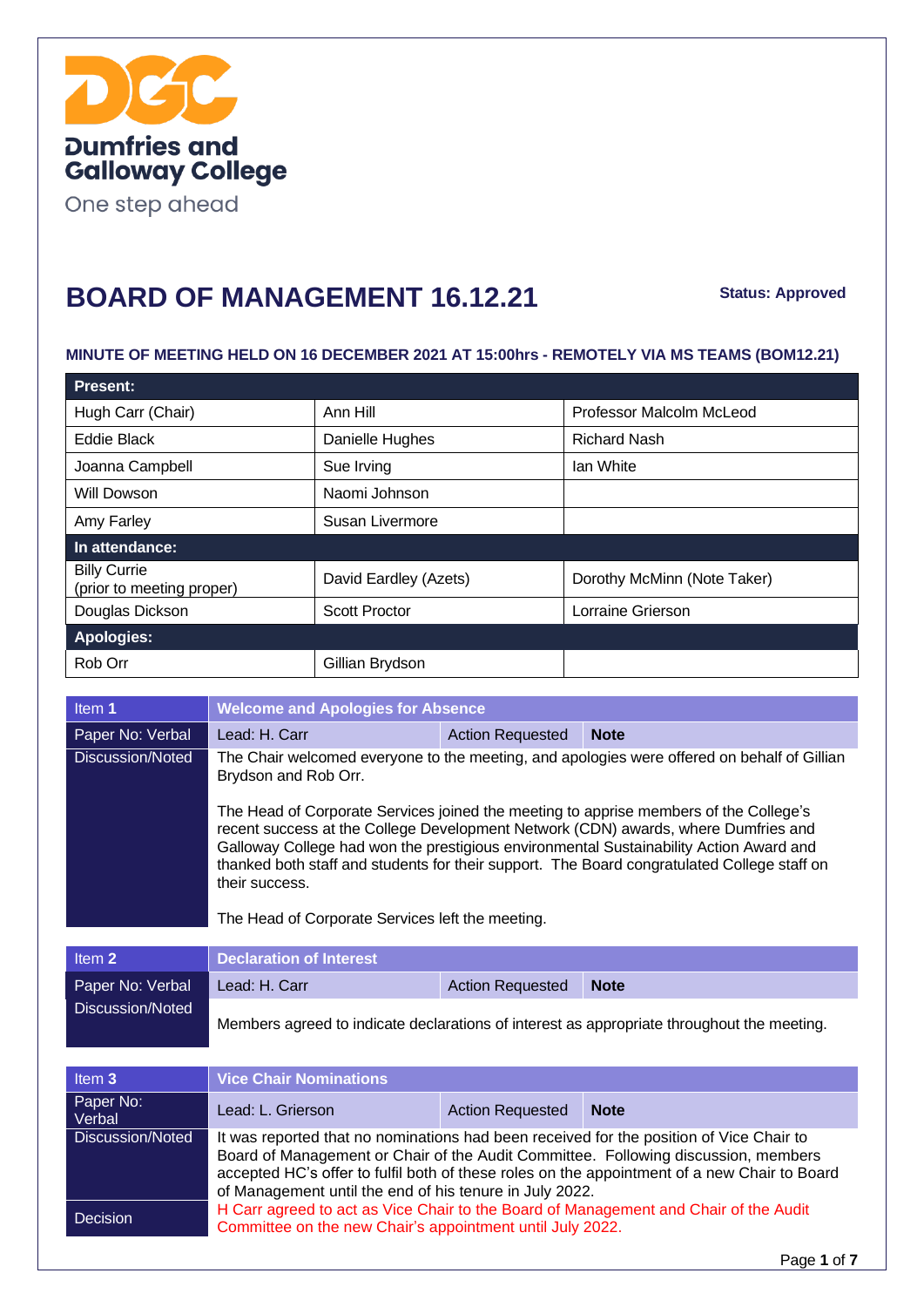Action The Secretary to the Board to formally progress the agreed action in due course.

| ltem 4                         | <b>Action Log</b>                                                                                                                                                                                                                                      |                         |             |
|--------------------------------|--------------------------------------------------------------------------------------------------------------------------------------------------------------------------------------------------------------------------------------------------------|-------------------------|-------------|
| Paper No:<br><b>BOM12-21-A</b> | Lead: L. Grierson                                                                                                                                                                                                                                      | <b>Action Requested</b> | <b>Note</b> |
| Discussion/Noted               | The Secretary to the Board confirmed that actions were complete. Further, it was confirmed<br>that the College's Values Project would be presented to the January 2022 Board of<br>Management Meeting and would be facilitated by Action Provocateurs. |                         |             |
| Decision                       | Action Provocateurs to present progress on the College's Values Project at the next Board of<br><b>Management Meeting.</b>                                                                                                                             |                         |             |
| Action                         | The Secretary to the Board would ensure this item was added to the January 2022 Agenda.                                                                                                                                                                |                         |             |

| Item 5                  | Minute of the last meeting held on 28 October 2021                  |  |  |  |
|-------------------------|---------------------------------------------------------------------|--|--|--|
| Paper No:<br>BOM12-21-B | Lead: H. Carr<br><b>Action Requested</b><br><b>Discussion</b>       |  |  |  |
| Discussion/Noted        | The Minute of the meeting held on 28 October 2021 was approved.     |  |  |  |
| Decision                | Members approved the Minute of the Meeting held on 28 October 2021. |  |  |  |
| Action                  | No action required.                                                 |  |  |  |

| Item 6           | <b>Matters Arising</b> |                         |                   |
|------------------|------------------------|-------------------------|-------------------|
| Paper No: Verbal | Lead: H. Carr          | <b>Action Requested</b> | <b>Discussion</b> |
| Discussion/Noted | No matters arising.    |                         |                   |
| Decision         | N/A                    |                         |                   |
| Action           | N/A                    |                         |                   |

| Item 7                         | <b>External Audit Annual Report</b>                                                                                                                                                                                                                                                                                                                                                                                                                                                                                                                                 |                         |                 |
|--------------------------------|---------------------------------------------------------------------------------------------------------------------------------------------------------------------------------------------------------------------------------------------------------------------------------------------------------------------------------------------------------------------------------------------------------------------------------------------------------------------------------------------------------------------------------------------------------------------|-------------------------|-----------------|
| Paper No:<br><b>BOM12-21-C</b> | Lead: D. Eardley                                                                                                                                                                                                                                                                                                                                                                                                                                                                                                                                                    | <b>Action Requested</b> | <b>Approval</b> |
| Discussion/Noted               | It was noted that 2020/21 was the penultimate year of the audit contract with AZETS.                                                                                                                                                                                                                                                                                                                                                                                                                                                                                |                         |                 |
|                                | The Audit Report presented aligned with the College's Annual Accounts and had been<br>discussed at the recent Audit Committee. It was confirmed that following final checks, the<br>College's Annual Accounts would be e-signed. It was reported that the accounts had<br>achieved unqualified opinions across the relevant areas. Once the accounts had been<br>signed off by the Board of Management, they would be authorised by AZETS.<br>The accounts would be emailed to the Chair and Principal for e-signature and forwarded to<br>AZETS for authorisation. |                         |                 |
| Decision                       | A final check of the College's accounts would take place and AZETS would arrange for the<br>final version to be emailed to individuals for e-signature.                                                                                                                                                                                                                                                                                                                                                                                                             |                         |                 |
| Action                         | DE would progress the distribution of the final accounts for e-signature.                                                                                                                                                                                                                                                                                                                                                                                                                                                                                           |                         |                 |

| Item 8                         | <b>Financial Statements</b> |                         |                 |
|--------------------------------|-----------------------------|-------------------------|-----------------|
| Paper No:<br><b>BOM12-21-C</b> | Lead: S. Proctor            | <b>Action Requested</b> | <b>Approval</b> |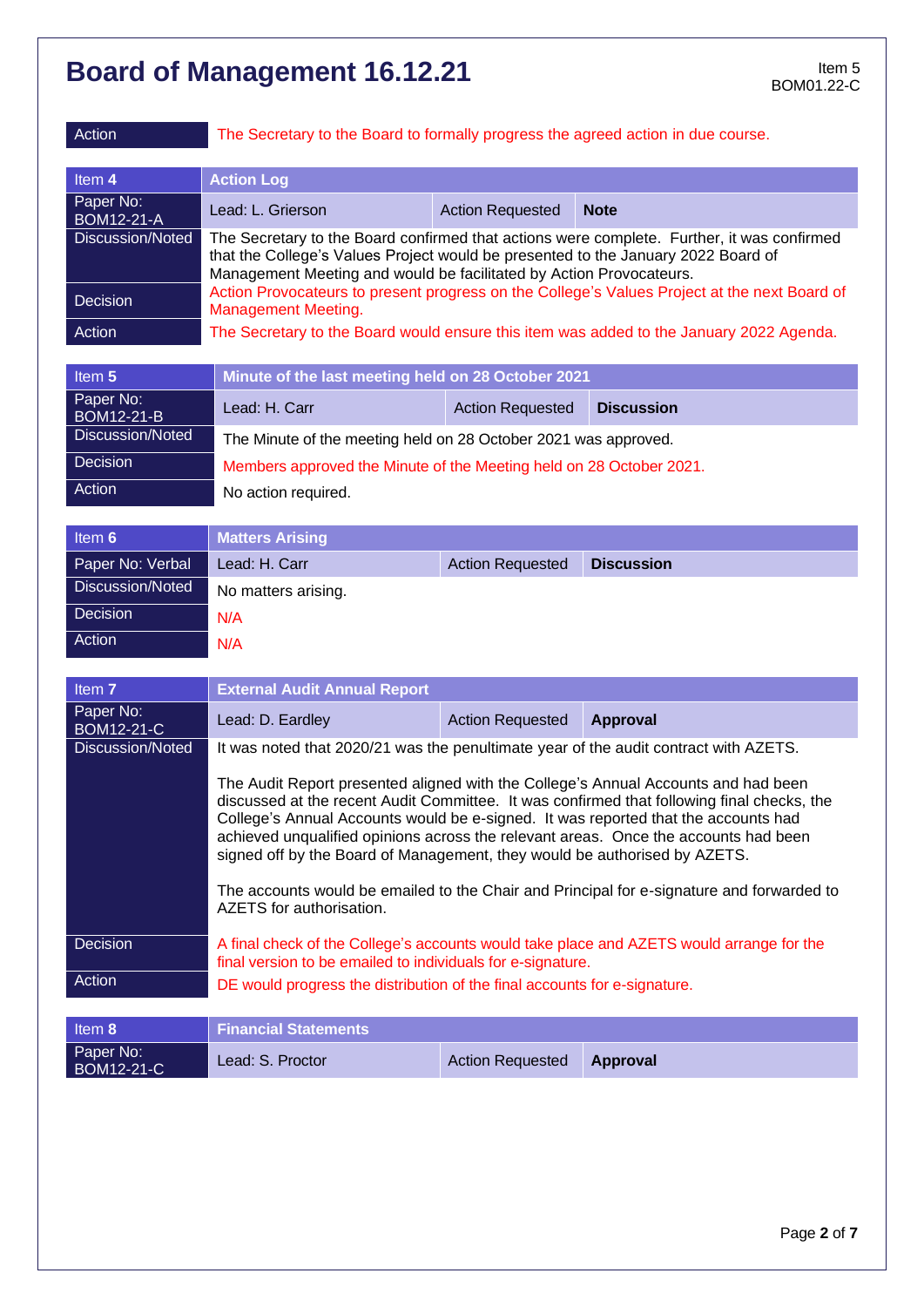| Discussion/Noted               | Finance team for the work undertaken to complete the financial statements.                                                                                                                                                                                                                                                                                                                                                                                                                                                              |                         | The Vice Principal, Finance and Commercial Services thanked the Head of Finance and     |
|--------------------------------|-----------------------------------------------------------------------------------------------------------------------------------------------------------------------------------------------------------------------------------------------------------------------------------------------------------------------------------------------------------------------------------------------------------------------------------------------------------------------------------------------------------------------------------------|-------------------------|-----------------------------------------------------------------------------------------|
|                                | The statements referenced sustainability and financial planning, with the risk around<br>continued funding and timing of funding (annual rather than longer term) being included.                                                                                                                                                                                                                                                                                                                                                       |                         |                                                                                         |
|                                | It was agreed that SP and DE would progress the following amends:                                                                                                                                                                                                                                                                                                                                                                                                                                                                       |                         |                                                                                         |
|                                | Further formatting and spell check of the full document would be carried out and<br>$\bullet$<br>page numbers for financial statements to be checked.<br>Pages 8 and 12: credit numbers should align, and descriptor given.<br>$\bullet$<br>Page 17: The statement advised that copy documentation could be viewed on<br>AdminNet should be revised as this statement would mean little to the general<br>public.<br>Page 19: Board member, EB, start date to be verified.<br>٠<br>Page 33: Salary bandings to be included<br>$\bullet$ |                         |                                                                                         |
|                                | The Board of Management formally endorsed the Financial Statements and provided<br>approval for signature of the annual accounts.                                                                                                                                                                                                                                                                                                                                                                                                       |                         |                                                                                         |
| Decision                       | The Financial Statements were duly approved by Board of Management.                                                                                                                                                                                                                                                                                                                                                                                                                                                                     |                         |                                                                                         |
| Action                         | from the Chair and Principal in due course.                                                                                                                                                                                                                                                                                                                                                                                                                                                                                             |                         | SP/DE agreed to progress any amendments to the documentation and request an e-signature |
| Item 8.1                       | <b>Letter of Representation</b>                                                                                                                                                                                                                                                                                                                                                                                                                                                                                                         |                         |                                                                                         |
| Paper No:<br>BOM12.21-D1       | Lead: S. Proctor                                                                                                                                                                                                                                                                                                                                                                                                                                                                                                                        | <b>Action Requested</b> | <b>Approval</b>                                                                         |
| Discussion/Noted               | was authorised by Board of Management. This would be e-signed by the Chair and<br>Principal.                                                                                                                                                                                                                                                                                                                                                                                                                                            |                         | It was noted that a standard Letter of Representation had been provided by AZETS, which |
| <b>Decision</b>                | The Letter of Representation was duly approved by Board of Management.                                                                                                                                                                                                                                                                                                                                                                                                                                                                  |                         |                                                                                         |
| Action                         | SP/DE would arrange for the Letter of Representation to be e-signed by the Chair and<br>Principal.                                                                                                                                                                                                                                                                                                                                                                                                                                      |                         |                                                                                         |
| Item 8.2                       | <b>Audit Annual Report</b>                                                                                                                                                                                                                                                                                                                                                                                                                                                                                                              |                         |                                                                                         |
| Paper No:<br>BOM12.21-D2       | Lead: N. Johnson                                                                                                                                                                                                                                                                                                                                                                                                                                                                                                                        | <b>Action Requested</b> | <b>Approval</b>                                                                         |
| <b>Discussion/Noted</b>        | The Chair of the Audit Committee introduced the Audit Committee Annual Report, which<br>provided detail of committee activity in the last year. It was noted that the Report had been<br>presented to the Audit Committee and it was agreed that good progress on actions had<br>been made and that the report was a fair reflection of activities carried out.<br>DE left the meeting at 15:40 hrs.                                                                                                                                    |                         |                                                                                         |
|                                |                                                                                                                                                                                                                                                                                                                                                                                                                                                                                                                                         |                         |                                                                                         |
| Decision                       | Board of Management approved the Audit Committee Annual Report for 2020/21.                                                                                                                                                                                                                                                                                                                                                                                                                                                             |                         |                                                                                         |
| Action                         | N/A                                                                                                                                                                                                                                                                                                                                                                                                                                                                                                                                     |                         |                                                                                         |
| Item 9                         | <b>Committee Terms of Reference for all Committees / Mapping</b>                                                                                                                                                                                                                                                                                                                                                                                                                                                                        |                         |                                                                                         |
| Paper No:<br><b>BOM12.21-E</b> | Lead: L. Grierson                                                                                                                                                                                                                                                                                                                                                                                                                                                                                                                       | <b>Action Requested</b> | <b>Approval</b>                                                                         |
| <b>Discussion/Noted</b>        | The Secretary to the Board confirmed that each Board Committee had carried out a formal<br>review of their Terms of Reference and the revised Terms of Reference had been presented<br>and endorsed by individual Committees.                                                                                                                                                                                                                                                                                                           |                         |                                                                                         |
|                                |                                                                                                                                                                                                                                                                                                                                                                                                                                                                                                                                         |                         |                                                                                         |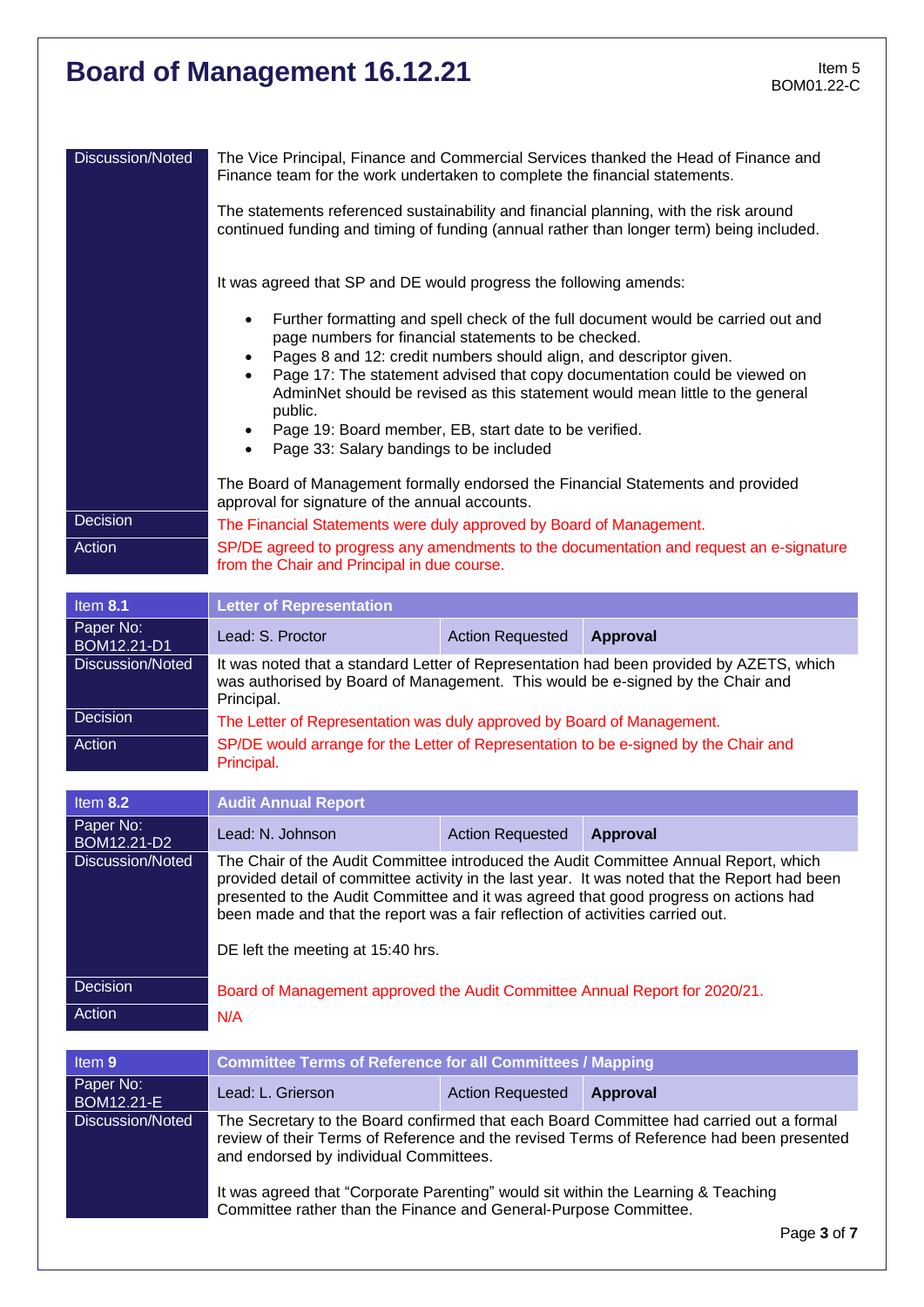|          | Approval of the revised Terms of Reference was sought from Board of Management.                                                  |
|----------|----------------------------------------------------------------------------------------------------------------------------------|
| Decision | The Board of Management provided approval for the Committee Terms of Reference.                                                  |
| Action   | The Secretary to the Board would ensure that "Corporate Parenting" was incorporated into the<br>Learning and Teaching Committee. |

| Item 10                        | <b>Strategic Risk Register</b>                                                                                                                                                                                                                                                                                                                                                                                                                                                                                                                                                                    |                         |                                                                                                                                                                                                                                                                                                                                                                                                                                                                                                                                                                                                                                                                                                                                                                          |
|--------------------------------|---------------------------------------------------------------------------------------------------------------------------------------------------------------------------------------------------------------------------------------------------------------------------------------------------------------------------------------------------------------------------------------------------------------------------------------------------------------------------------------------------------------------------------------------------------------------------------------------------|-------------------------|--------------------------------------------------------------------------------------------------------------------------------------------------------------------------------------------------------------------------------------------------------------------------------------------------------------------------------------------------------------------------------------------------------------------------------------------------------------------------------------------------------------------------------------------------------------------------------------------------------------------------------------------------------------------------------------------------------------------------------------------------------------------------|
| Paper No:<br><b>BOM12.21-F</b> | Lead: L. Grierson                                                                                                                                                                                                                                                                                                                                                                                                                                                                                                                                                                                 | <b>Action Requested</b> | <b>Approval</b>                                                                                                                                                                                                                                                                                                                                                                                                                                                                                                                                                                                                                                                                                                                                                          |
| Discussion/Noted               | being amber or above. Three risks had been assigned to the Board of Management:<br>Risk 1 Failure of College strategy to meet the needs of the Dumfries and Galloway<br>Region and/or national priorities<br>Risk 5<br>procedures, Threats to Health<br>Risk 6 Failure to meet regulatory obligations<br>which had reduced in grading.<br>include management definitions to explain risks and mitigations. This would be further<br>discussed at the next Board meeting.<br>with partners. It was agreed to reduce likelihood and increase impact.<br>clarified, and a monthly snapshot provided. |                         | It was reported that the Strategic Risk Register detailed ten risks to the College, with three<br>Business Continuity Incident - e.g., Fire, MIS failure, Failure of Emergency<br>There had been one amendment, to Risk 3 (Failure to Achieve Institutional Sustainability),<br>Discussion centred around risk appetite, and it was agreed that there is some subjectivity<br>around the risks, and it was important that members understand the risks that sit behind the<br>ratings. It was agreed that the Executive Leadership Team would re-visit risk analysis and<br>RN felt that Risk 1 should be graded lower because of the work being carried out regionally<br>WD suggested the inclusion of Omicron variant to Risk 5, and it was agreed that this would be |
| Decision                       | grading.                                                                                                                                                                                                                                                                                                                                                                                                                                                                                                                                                                                          |                         | The content of the Risk Register report was noted. The Executive Team would review risks<br>and provide management definitions to give a better understanding of the risk behind the                                                                                                                                                                                                                                                                                                                                                                                                                                                                                                                                                                                     |
| Action                         | discussion of the Risk Register to the next Board Agenda.                                                                                                                                                                                                                                                                                                                                                                                                                                                                                                                                         |                         | The Secretary to the Board would make suggested amends to the register and add further                                                                                                                                                                                                                                                                                                                                                                                                                                                                                                                                                                                                                                                                                   |

| Item 11                 | <b>Chair's Report</b>                                                                                                                                                                                                                        |                         |                   |  |  |
|-------------------------|----------------------------------------------------------------------------------------------------------------------------------------------------------------------------------------------------------------------------------------------|-------------------------|-------------------|--|--|
| Paper No:<br>BOM12.21-G | Lead: H. Carr                                                                                                                                                                                                                                | <b>Action Requested</b> | <b>Discussion</b> |  |  |
| Discussion/Noted        | The Board noted the content of the Chair's Report. In addition, the Chair highlighted:                                                                                                                                                       |                         |                   |  |  |
|                         | RO had tendered his resignation from the Board of Management<br>$\bullet$<br>Individual Board appraisals were now underway.<br>Board recruitment would go live week commencing 20 December 2021 and would be<br>facilitated by Aspen People. |                         |                   |  |  |
| Decision                | The content of the Chair's Report was noted.                                                                                                                                                                                                 |                         |                   |  |  |
| Action                  | N/A                                                                                                                                                                                                                                          |                         |                   |  |  |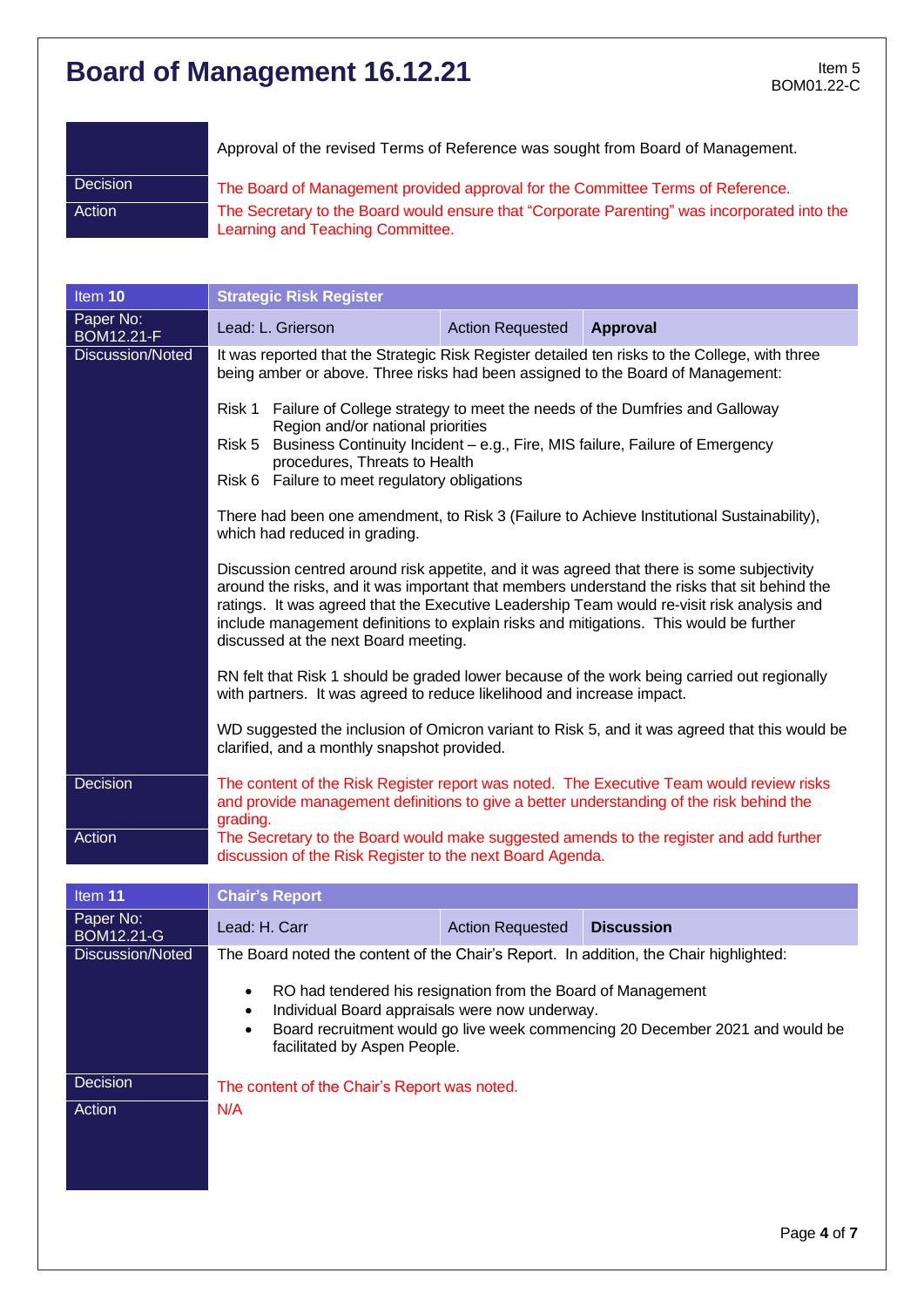| Item <sub>12</sub>                    | Principal's Report (Confidential Verbal update re Workforce 2025 for non-executive<br>members only)                                                                 |                         |                                                                             |  |  |
|---------------------------------------|---------------------------------------------------------------------------------------------------------------------------------------------------------------------|-------------------------|-----------------------------------------------------------------------------|--|--|
| Paper No:<br><b>BOM12.21-H</b>        | Lead: J. Campbell                                                                                                                                                   | <b>Action Requested</b> | <b>Discussion</b>                                                           |  |  |
| Discussion/Noted                      | The report provided an update on strategy and partnership opportunities, since the last update<br>on 28 October 2021. Redacted – confidential to the Board          |                         |                                                                             |  |  |
| Decision                              | The content of the Principal's Report was noted                                                                                                                     |                         |                                                                             |  |  |
| Action                                | N/A                                                                                                                                                                 |                         |                                                                             |  |  |
| Item 13                               | <b>Performance Report</b>                                                                                                                                           |                         |                                                                             |  |  |
| Paper No:<br><b>BOM12.21-I</b>        | Lead: J. Campbell                                                                                                                                                   | <b>Action Requested</b> | <b>Discussion</b>                                                           |  |  |
| Discussion/Noted                      | The report provided an update on progress towards Ambition 2025 and Strategic Objectives.<br>Redacted – confidential to the board                                   |                         |                                                                             |  |  |
| Decision                              | The content of the Performance Report was noted                                                                                                                     |                         |                                                                             |  |  |
| Action                                | N/A                                                                                                                                                                 |                         |                                                                             |  |  |
|                                       |                                                                                                                                                                     |                         |                                                                             |  |  |
| Item 14                               | <b>Appraisals (Confidential for Board Members only)</b>                                                                                                             |                         |                                                                             |  |  |
| <b>Item 14.1</b>                      | <b>Chairs Appraisal (Confidential for Board Members only)</b>                                                                                                       |                         |                                                                             |  |  |
| Paper No:<br><b>BOM12.21-J</b>        | Lead: W. Dowson                                                                                                                                                     | <b>Action Requested</b> | <b>Discussion</b>                                                           |  |  |
| Discussion/Noted                      | Chair of Board of Management, DD and SP left the meeting for this item to be read - 17:24<br>hrs. This is minuted in a confidential paper.                          |                         |                                                                             |  |  |
| <b>Item 14.2</b>                      | <b>Principal's Appraisal (Confidential for Board Members only)</b>                                                                                                  |                         |                                                                             |  |  |
| Paper No:<br><b>BOM12.21-K</b>        | Lead: H. Carr                                                                                                                                                       | <b>Action Requested</b> | <b>Discussion</b>                                                           |  |  |
| Discussion/Noted                      | The Principal left the meeting at this point and this is minuted in a confidential paper.                                                                           |                         |                                                                             |  |  |
| Item 15                               | Revised Salary Structure for Senior Staff - (Confidential to Board Members only)                                                                                    |                         |                                                                             |  |  |
| Paper No:                             | Lead: S. Irving                                                                                                                                                     | <b>Action Requested</b> | <b>Noting</b>                                                               |  |  |
| <b>BOM12.21-L</b><br>Discussion/Noted | This item to be read at the end of the meeting alongside the confidential Remuneration                                                                              |                         |                                                                             |  |  |
|                                       | Committee minutes.                                                                                                                                                  |                         |                                                                             |  |  |
| Item 16                               | <b>Committee Minutes</b>                                                                                                                                            |                         |                                                                             |  |  |
| <b>Item 16.1</b>                      | <b>Finance and General-Purpose Committee Minute</b>                                                                                                                 |                         |                                                                             |  |  |
| Paper No:<br><b>BOM12.21-M</b>        | Lead: R. Nash                                                                                                                                                       | <b>Action Requested</b> | <b>Noting</b>                                                               |  |  |
| <b>Discussion/Noted</b>               | The Chair of Finance and General-Purpose Committee provided an update to Board<br>members. Key areas:                                                               |                         |                                                                             |  |  |
|                                       |                                                                                                                                                                     |                         |                                                                             |  |  |
|                                       | The Audit Committee had endorsed the Annual Audit Report.<br>$\bullet$                                                                                              |                         |                                                                             |  |  |
|                                       | Positive commercial income reported.<br>٠                                                                                                                           |                         |                                                                             |  |  |
|                                       | Efficiency savings being explored.<br>$\bullet$<br>$\bullet$                                                                                                        |                         | A new Summary Contribution Report had been introduced to provide additional |  |  |
|                                       | departmental detail relating to contribution.                                                                                                                       |                         |                                                                             |  |  |
|                                       | A first draft Digital Transformation Roadmap had been developed, however,<br>٠<br>required further work.                                                            |                         |                                                                             |  |  |
|                                       | Facilities: pushing for Net Zero ahead of 2030 target.<br>$\bullet$<br>AK, HR Consultant had provided his first HR update, and a few minor changes are<br>$\bullet$ |                         |                                                                             |  |  |
|                                       | required.<br>The update provided by the Chair of the F&GP Committee was noted.                                                                                      |                         |                                                                             |  |  |
| Decision                              |                                                                                                                                                                     |                         |                                                                             |  |  |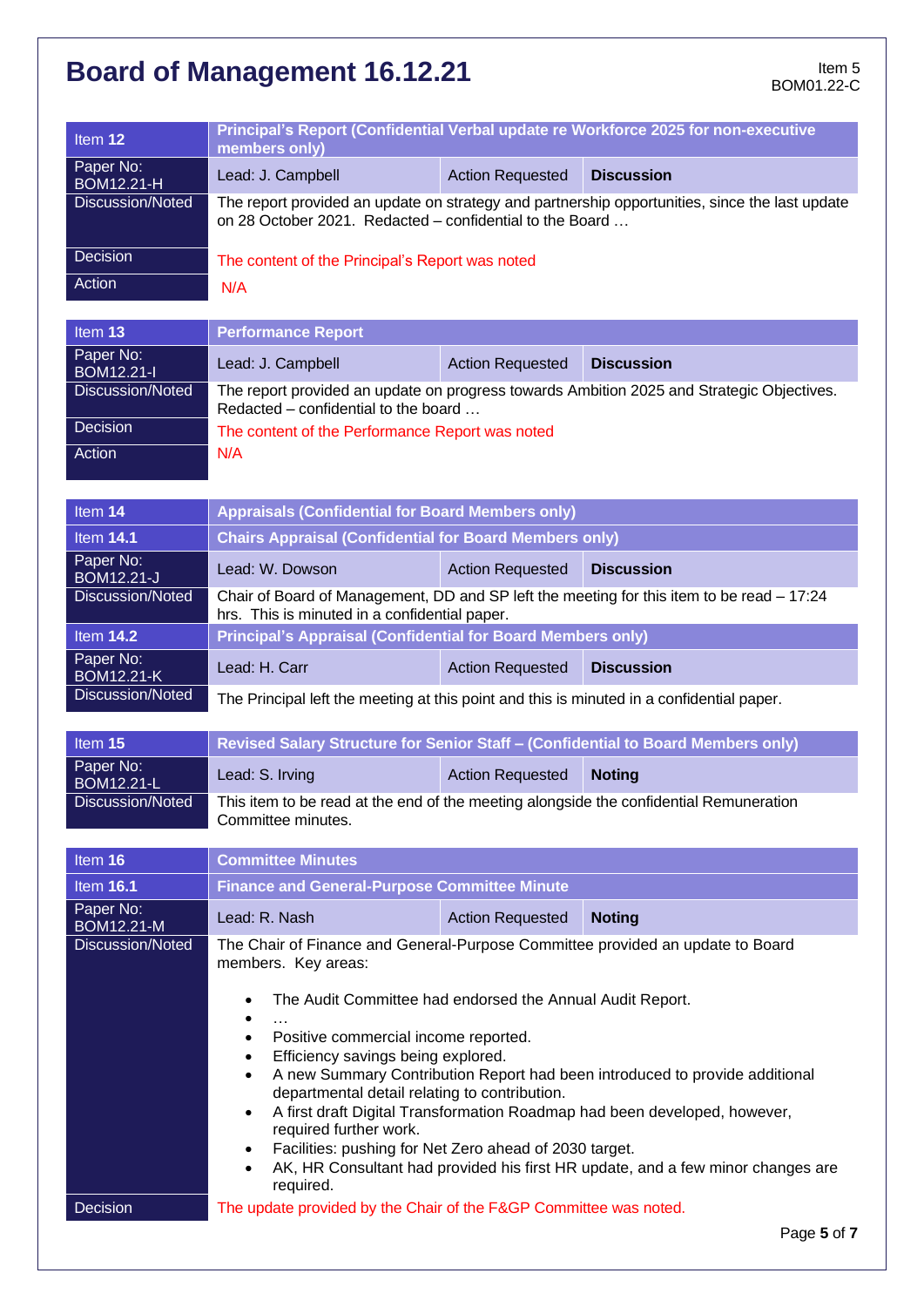| Action                          | N/A                                                                                                                                                                                                                                                                                                                                                                                                                                                                                         |  |  |  |
|---------------------------------|---------------------------------------------------------------------------------------------------------------------------------------------------------------------------------------------------------------------------------------------------------------------------------------------------------------------------------------------------------------------------------------------------------------------------------------------------------------------------------------------|--|--|--|
| <b>Item 16.2</b>                | <b>Learning and Teaching Committee (L&amp;T) Minute</b>                                                                                                                                                                                                                                                                                                                                                                                                                                     |  |  |  |
| Paper No:<br><b>BOM12-21-N</b>  | Lead: M. McLeod<br><b>Action Requested</b><br><b>Noting</b>                                                                                                                                                                                                                                                                                                                                                                                                                                 |  |  |  |
| Discussion/Noted                | The Chair of L&T Committee provided an update to Board members. It was noted that:                                                                                                                                                                                                                                                                                                                                                                                                          |  |  |  |
|                                 | 1. The work of L&T is bedding down, with lots of opportunity for discussion.<br>2. Use of data had been discussed to provide a better appreciation of what is being<br>done to get the College on front foot and to identify mitigation actions required.<br>3. Risk Register: Considerable discussion had taken place on the three risks assigned<br>to the L&T Committee and had provided clarity on the direction of travel.<br>4. Draft Minute – IW had been in attendance not apology. |  |  |  |
| <b>Decision</b>                 | The update provided by the Chair of the L&T Committee was noted.                                                                                                                                                                                                                                                                                                                                                                                                                            |  |  |  |
| Action                          | The Secretary to the Board would have Ian White noted as being in attendance.                                                                                                                                                                                                                                                                                                                                                                                                               |  |  |  |
| <b>Item 16.3</b>                | <b>Audit Committee Minute</b>                                                                                                                                                                                                                                                                                                                                                                                                                                                               |  |  |  |
| Paper No:<br>BOM12-21-O         | Lead: N. Johnson<br><b>Action Requested</b><br><b>Noting</b>                                                                                                                                                                                                                                                                                                                                                                                                                                |  |  |  |
|                                 | The Chair of the Audit Committee provided an update to Board members. It was reported<br>that:                                                                                                                                                                                                                                                                                                                                                                                              |  |  |  |
|                                 | Two internal reports had been completed - Further Education Statistic Report and<br>$\bullet$<br><b>Student Support Funds.</b>                                                                                                                                                                                                                                                                                                                                                              |  |  |  |
|                                 | $\bullet$<br>External Audit – It was noted that this was AZETs penultimate year acting as<br>$\bullet$<br>External Auditors for the College and new external auditors will be appointed by<br>Audit Scotland.                                                                                                                                                                                                                                                                               |  |  |  |
|                                 | All executive leaders and executive members left the meeting at 17.54 hrs.                                                                                                                                                                                                                                                                                                                                                                                                                  |  |  |  |
| <b>Decision</b>                 | The update provided by the Chair of the Audit Committee was noted.                                                                                                                                                                                                                                                                                                                                                                                                                          |  |  |  |
| Action                          | N/A                                                                                                                                                                                                                                                                                                                                                                                                                                                                                         |  |  |  |
|                                 |                                                                                                                                                                                                                                                                                                                                                                                                                                                                                             |  |  |  |
| <b>Item 16.5</b>                | <b>Confidential Minutes - Remuneration Committee (Board Members only)</b>                                                                                                                                                                                                                                                                                                                                                                                                                   |  |  |  |
| Paper No:<br><b>BOM12.21-Q</b>  | Lead: S. Irving<br><b>Action Requested</b><br><b>Noting</b>                                                                                                                                                                                                                                                                                                                                                                                                                                 |  |  |  |
| Discussion/Noted                | The Chair of Remuneration Committee provided a verbal update to Board members in<br>respect of the new Senior Staff Pay and Performance Policy  It was noted that much<br>consideration had been given to the Policy, details of which were outlined to members. It<br>was advised that the policy will be reviewed every 3 years at which point, the benchmarking<br>of salaries would take place. Members were asked to ratify this process, the Policy,<br>which they did.               |  |  |  |
| Decision                        | N/A                                                                                                                                                                                                                                                                                                                                                                                                                                                                                         |  |  |  |
| Action                          | N/A                                                                                                                                                                                                                                                                                                                                                                                                                                                                                         |  |  |  |
| Item 16.5.1                     | <b>Confidential Minute Remuneration Committee (Board Members only) 7/10/21</b>                                                                                                                                                                                                                                                                                                                                                                                                              |  |  |  |
| Paper No:                       | <b>Action Requested</b><br><b>Noting</b><br>Lead: S. Irving                                                                                                                                                                                                                                                                                                                                                                                                                                 |  |  |  |
| BOM12.21-Q1<br>Discussion/Noted | The Chair of Remuneration Committee provided a verbal update to Board members as per<br>above.                                                                                                                                                                                                                                                                                                                                                                                              |  |  |  |
| Decision                        | N/A                                                                                                                                                                                                                                                                                                                                                                                                                                                                                         |  |  |  |
| Action                          | N/A                                                                                                                                                                                                                                                                                                                                                                                                                                                                                         |  |  |  |
| Item 16.5.2                     | <b>Confidential Minute Remuneration Committee (Board Members only) 27/10/21</b>                                                                                                                                                                                                                                                                                                                                                                                                             |  |  |  |
|                                 | Page 6 of 7                                                                                                                                                                                                                                                                                                                                                                                                                                                                                 |  |  |  |